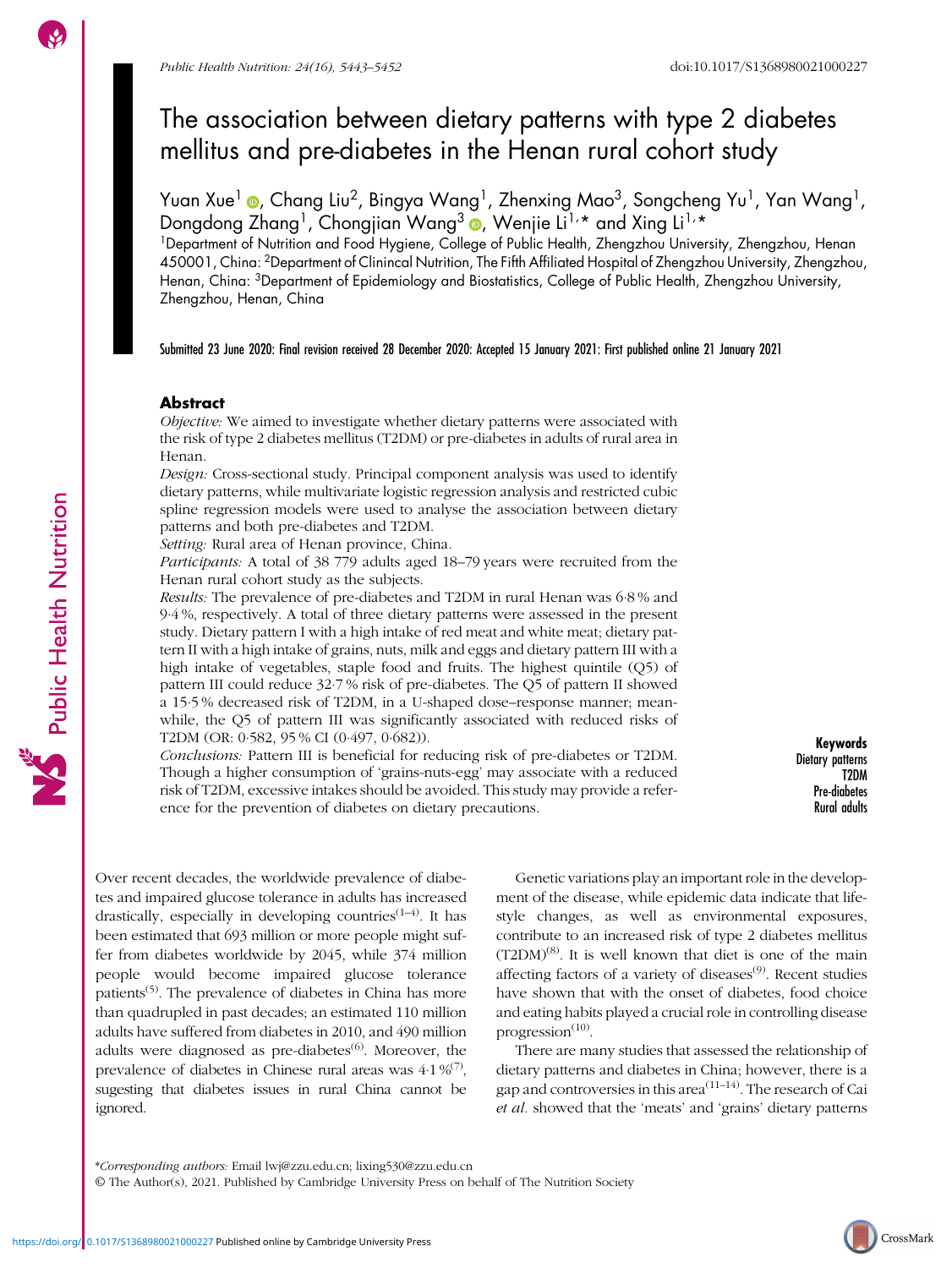were associated with an increased risk of T2DM, whereas the 'dairy product' dietary pattern showed no association with the risk of  $T2DM^{(11)}$  $T2DM^{(11)}$  $T2DM^{(11)}$ . The study of Shu *et al.* indicated that western dietary pattern was associated with an elevated risk, whereas the grains–vegetables dietary pattern was associated with a reduced risk of  $T2DM^{(13)}$  $T2DM^{(13)}$  $T2DM^{(13)}$ .

In traditional epidemiology, the main approach is to establish the relationship between nutrients or food with chronic diseases, such the case of diabetes. However, human diet is a complicated issue, as food consumed in China is varied and there are synergistic or inhibitory effects among nutrients, making it difficult to verify these possible associations. Nevertheless, the use of dietary patterns may overcome these limitations via analysing the effects of multiple dietary factors on the individual's health<sup>[\(9,15](#page-8-0))</sup>. Many diabetes-related studies have found that early lifestyle modifications, particularly healthy diets and exercises, were effective in delaying the onset of diabetes $(16)$ .

Thus, it is important to know the eating patterns of diabetic individuals and their association with clinical aspects of the disease. In rural China, no studies have yet analysed the dietary patterns in both T2DM and pre-diabetes, nor their relationship with glycaemic control. In this study, we aimed to identify the main dietary patterns of patients with T2DM or pre-diabetes.

#### **Methods**

# Study population

Data from the baseline survey of the Henan Rural Cohort were used to analyse the association between dietary patterns and T2DM. The Henan Rural Cohort was an ongoing cohort including 39 259 individuals aged 18–79 years in five rural regions of Henan province in China (Suiping county, Yuzhou county, Xinxiang county, Tongxu county and Yima county) at baseline (2015–2017). The cohort detail information is described elsewhere $(17)$  $(17)$  $(17)$ . For the present analysis, we excluded participants with type 1 diabetes  $(n 4)$ , gestational diabetes  $(n 64)$ , malignant tumours  $(n 332)$  and kidney failure  $(n 18)$ . We additionally excluded participants with missing information on fasting glucose  $(n 63)$ . This resulted in a final sample size of 38 779 participants for analyses. And, all participants completed the informed consent.

#### Data collection

Data were collected from a standard questionnaire including information on general demographic characteristics, lifestyles, personal and family history of diseases that was completed by well-trained investigators by face-toface interview. Venous blood samples were collected for routine blood measurements, biochemical indexes after at least 8 h of overnight fasting. Fasting plasma glucose (FPG), TAG, total cholesterol and HDL-cholesterol were

assayed by an automatic chemistry analyzer (Cobas C501, Roche Diagnostics GmbH). Glycosylated HbA1C was determined enzymatically on an automatic analyser. Insulin was measured using RIA. Anthropometric measurements included height, weight, waist circumference, resting blood pressure, heart rate and lung function. Subjects were in light clothing and without shoes when measuring anthropometric variables. Two measurements of height and weight were performed to the nearest 0·1 cm and 0·1 kg separately, on the basis of a standard protocol. Blood pressure measurements were performed after 5-min rest in seated position, with 30-s intervals between measurements, using an electronic sphygmomanometer (HEM-770AFuzzy). The average of the three measurements from the right arm of every person was applied to the analyses. All the measurements and tests were collected using standard protocol by trained staff. The detailed data collection protocol has been described elsewhere<sup> $(18,19)$  $(18,19)$  $(18,19)$  $(18,19)$  $(18,19)$ </sup>. BMI was calculated as weight divided by the square of height.

# Dietary assessment

Dietary data were collected via a self-reported FFQ, which was evaluated for reliability and validity<sup>([20](#page-9-0))</sup>. A food consumption questionnaire contains eleven-item food groups including staple food such as rice, noodles and steamed bread; red meat such as pork, lamb and beef; white meat such as chicken and duck; fish including freshwater and marine fish; eggs such as chicken, duck and goose eggs; milk and dairy products including milk, goat's milk, yogurt, cheese and other dairy products; fruits; vegetables; legumes and products like soya beans, mung beans, red beans, black beans, broad beans, tofu, soya milk, dried tofu, vegetarian chicken, etc.; nuts and peanuts; grains like corn, sweet potatoes and sorghum. Consumption questions covering intake of food groups during the previous 12 months were asked by a trained investigator. Each item had a choice of five frequency categories (never, daily, weekly, monthly, yearly) and the amount (g/ml) of food consumed at that frequency. For each question, the respondents were shown a card with samples of a standard portion of each food group relevant for typical diets.

# Definition of type 2 diabetes mellitus and pre-diabetes

The definition of T2DM and pre-diabetes was based on the American Diabetes Association diagnostic criteria (2018)<sup>([21\)](#page-9-0)</sup>. After excluding type 1 diabetes, gestational diabetes and other special type of diabetes at the same time, prediabetes was defined as  $5.6 \text{ mmol/l} \leq \text{FPG} < 7.0 \text{ mmol/l}$ , or 5.7%  $\lt$  HbA1C  $\lt$  6.5%. T2DM was confirmed as FPG  $\ge$ p;7 $\cdot$ 0 mmol/l, or HbA1C > 6 $\cdot$ 5%, or having a self-reported previous diagnosis of diabetes by a physician, or taking antiglycaemic agents during the previous 2 weeks.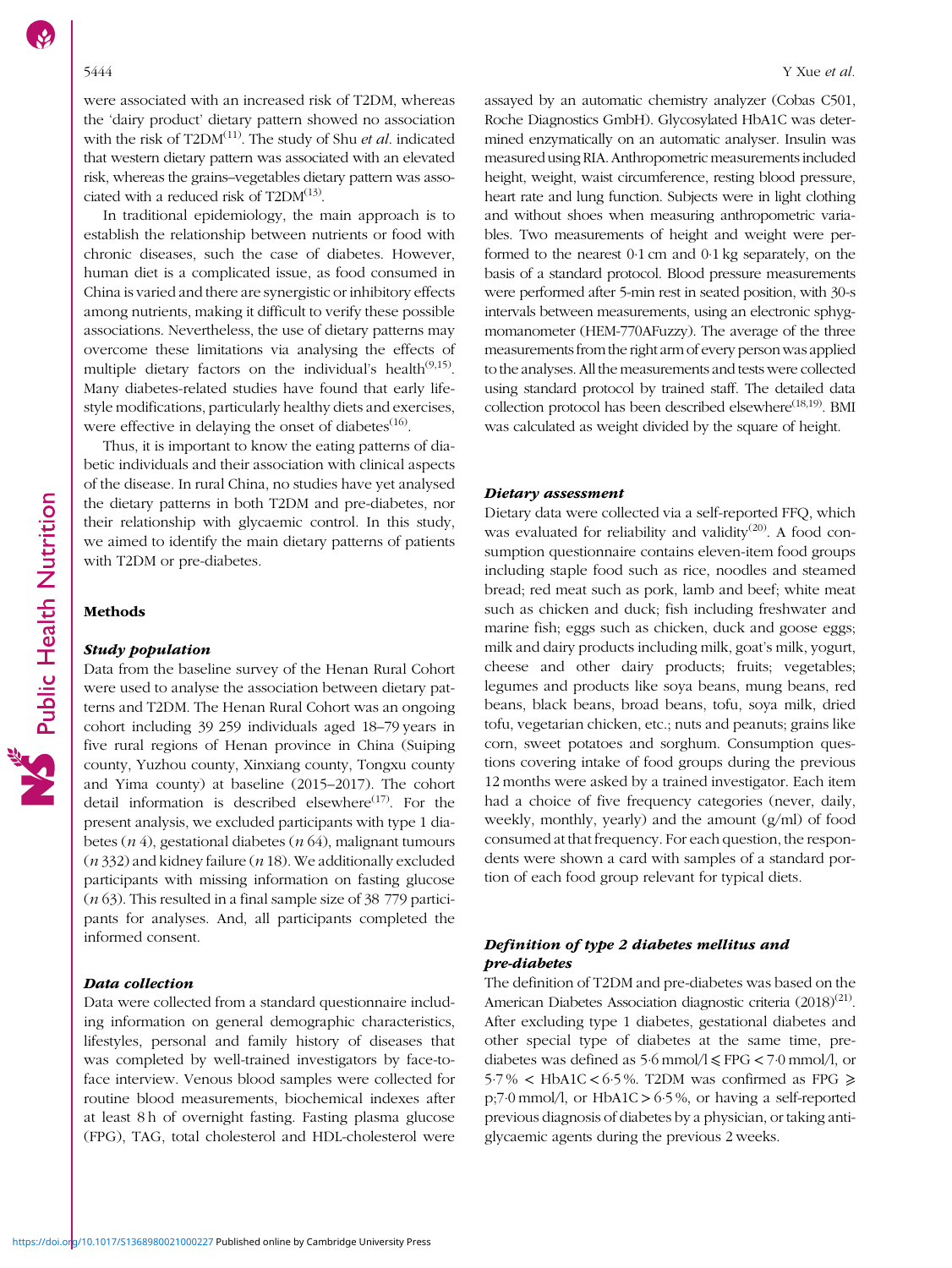# Association of dietary patterns and diabetes 5445

# Data analysis

Age was used on a continuous scale. Education was grouped into five categories (Illiteracy, Primary school, Middle school, High school, College and above) by asking the question 'What is your highest level of education?' Marital status was categorised as married, widowed, divorced and single. Smoking and drinking status were allocated to three categories as 'never, ever, current'. Per capita monthly income was calculated by total household income and family size and categorised into five groups and expressed in Ren Min Bi (RMB: <500 RMB, 500–999 RMB, 1000–1999 RMB, 2000–2999 RMB, ≥3000 RMB. Physical activity level was estimated based on self-reported activities and grouped into three categories (low, medium and high).

Dietary patterns were identified by factor analysis using the standard principal component analysis method. The varimax method was used for rotation in the analysis. Patterns were determined by scree plot, eigenvalue (>1) and factor interpretability by each factor. Labelling of the patterns was primarily descriptive and based on our interpretation of the pattern structures. Factor loadings are equivalent to simple correlations between the food items and the patterns. Factor loadings were presented in tabular form. Participants were assigned pattern-specific factor scores, which were calculated as the sum of the products of the factor loading coefficients and standardised daily intake of each food group is associated with that pattern.

Continuous data are presented as mean and SD or median and quartile (median (p25, p75)). Categorical data are presented as number and percentage. The categorical data of each group were compared by  $\chi^2$  test. The Kruskal–Wallis method was used to assess the differences in non-normally continuous data. Normally continuous data using one-way ANOVA assessed the P value. The circus diagram and Spearman's rank correlation coefficient were used to show the relationship between dietary patterns and variables. The association between diabetes/ pre-diabetes and dietary patterns scores by using Multinomial logistic regression analysis and was adjusted for age, region, gender, education level, marital status and per capita monthly income in 'Model 1'. Health behaviours (BMI, smoking, alcohol drinking, physical activity and family history of diabetes) were further adjusted in 'Model 2'. 'Model 3' was the final adjusted model by additional energy. For the quintiles of each dietary pattern, the first quintile (Q1) was considered as the reference group. Restricted cubic spline<sup>[\(22](#page-9-0))</sup> was used to explore the dose– response relationship between continuous factor scores with T2DM and pre-diabetes, with five knots located at 17th, 33rd, 50th, 67th and 83rd percentiles of factor scores. All the analyses were conducted using SPSS21.0 (IBM Corp.) and R software (version 3.5.3). Statistical significance was considered when  $P < 0.05$  with two-sided tested.

#### Results

#### Characteristics of study participants

A total of 38 779 remaining participants (15 368 males and 23 411 females) were included in the final analysis, and the mean age was 55·58 years. Table [1](#page-3-0) presents the general characteristics of the participants according to case and control groups. The prevalence of pre-diabetes and T2DM was 6·8 % and 9·4 %, respectively. Statistically significant differences in gender, age, education level, marital status, region, per capita monthly income, physical activity, family history of diabetes, smoking and alcohol drinking were observed among different groups ( $P < 0.05$ ). Furthermore, height, weight, BMI, waist circumference, as well as expressions of total cholesterol, TAG, insulin, fasting glucose and HDL-cholesterol also differed significantly among different groups (Table [2\)](#page-3-0). Table [3](#page-4-0) displays the differences in food consumptions among three groups. According to our study, participants with T2DM were more likely to consume less red meat, white meat, eggs and fruits. Furthermore, participants with pre-diabetes tended to consume fewer staples, red meat, fish, milk, vegetables and nuts in daily life.

## Definition of dietary patterns

The three-cluster dietary patterns were obtained according to scree plot, eigenvalue (Fig. [1](#page-4-0), see online Supplemental Fig. [S1](https://doi.org/10.1017/S1368980021000227)) and factor interpretability (see online Supplemental Table [S1](https://doi.org/10.1017/S1368980021000227)), with an accumulating contribution rate of 43·56 %. Factor 1, the 'meat' pattern, characterised by a high intake of red and white meat. Factor 2, the 'grains-nuts-egg' dietary pattern, stands for a high intake of grains, nuts, milk and eggs. Factor 3, the 'vegetables-staple-fruits' pattern, is featured by a high consumption of vegetables, staple food and fruits.

Figure [1](#page-4-0) exhibits the proportion of dietary patterns components' number of each group. The normal subjects conformed to 'meat' pattern, 'grains-nuts-egg' pattern and 'vegetables-staple-fruits' pattern were 31·6 %, 32·1 % and 36·5 %, respectively. Among people with pre-diabetes, the proportions of each pattern were 28·1 %, 40·0 % and 31·9 %. 30·9 % of T2DM patients were subjected to 'meat' pattern, 36·3 % with 'grains-nuts-egg' dietary pattern and 32·8 % with 'vegetables-staple-fruits' pattern.

Figure [2](#page-5-0) and Table [S2](https://doi.org/10.1017/S1368980021000227) show the relationship among dietary patterns with insulin, fasting glucose and food groups. The width of the ribbon represents the intensity of the correlation (in positive correlation). The top three correlation coefficients for the 'vegetables-staple-fruits' pattern were vegetables, staple and fruits. Egg, milk, bean and nut were closely related to the 'grains-nuts-egg' dietary pattern. For 'meat' pattern, red meat, white meat and fish were on the top of the menu. Furthermore, patients with 'vegetables-staple-fruits' pattern showed lower levels of fasting glucose and insulin, this pattern was negatively correlated with FPG  $(r = -0.106, P < 0.001)$  and positively correlated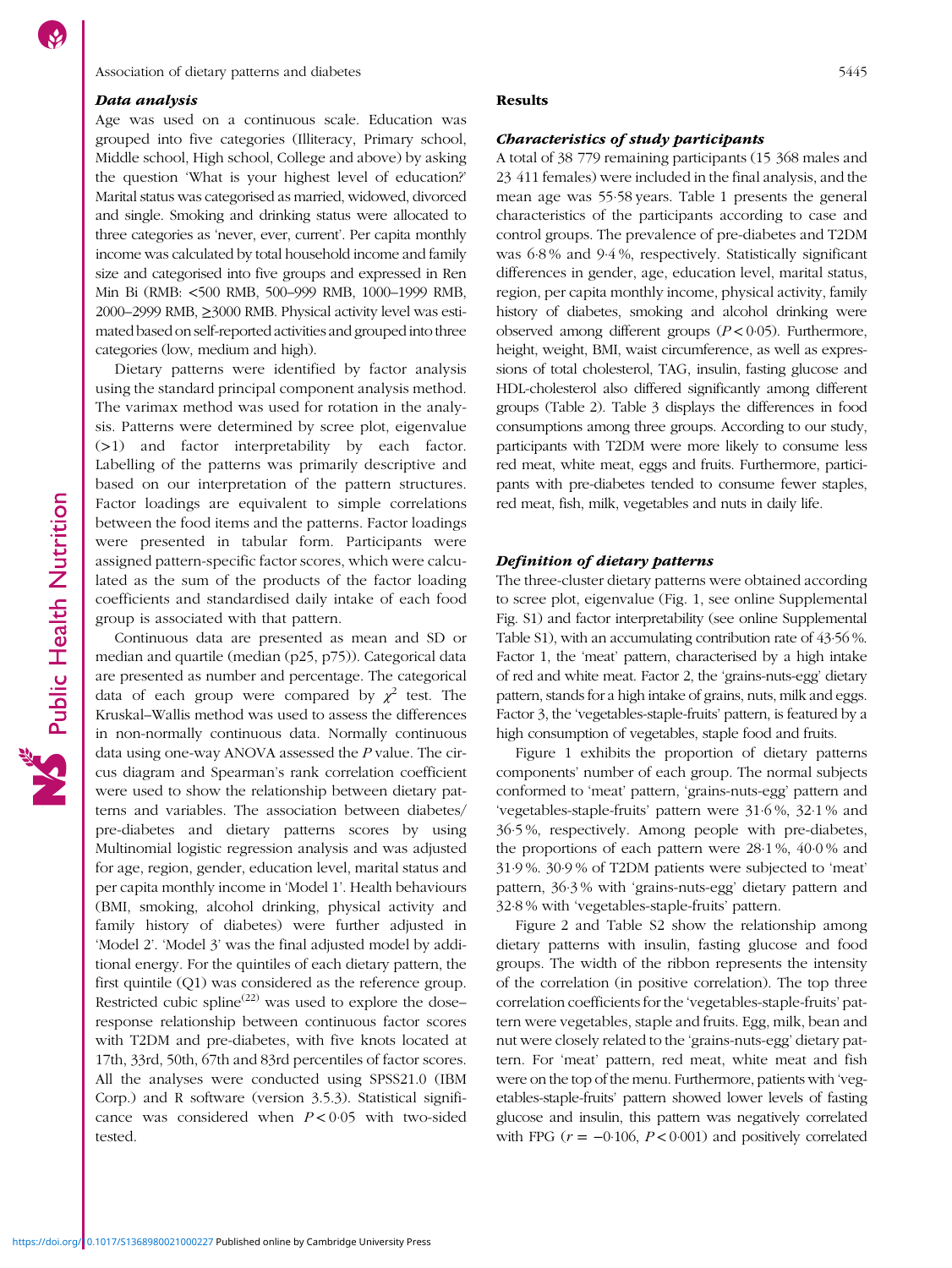# <span id="page-3-0"></span>Table 1 Subject characteristics according to the grouping

|                            | Control      |        |       | Pre-diabetes |       | T <sub>2</sub> DM |             |         |
|----------------------------|--------------|--------|-------|--------------|-------|-------------------|-------------|---------|
|                            | $\mathsf{n}$ | $\%$   | n     | $\%$         | n     | $\%$              | $\chi^2$ /F | $P^*$   |
| Total <sup>+</sup>         | 32 491       | 83.8   | 2634  | $6 - 8$      | 3654  | 9.4               |             |         |
| Gender                     |              |        |       |              |       |                   | 8.356       | 0.015   |
| Men                        | 12 869       | 39.6   | 1102  | 41.8         | 1397  | 38.2              |             |         |
| Women                      | 19 622       | 60.4   | 1532  | 58.2         | 2257  | 61.8              |             |         |
| Age (years)                |              |        |       |              |       |                   | 446.726     | < 0.001 |
| Mean                       | 54.78        |        | 58.66 |              | 60.39 |                   |             |         |
| SD                         | 12.45        |        | 10.53 |              | 9.24  |                   |             |         |
| <b>Education level</b>     |              |        |       |              |       |                   | 303.020     | < 0.001 |
| Illiteracy                 | 5067         | $15-6$ | 530   | 20.1         | 857   | 23.5              |             |         |
| Primary school             | 8964         | 27.6   | 770   | 29.2         | 1163  | 31.8              |             |         |
| Middle school              | 13 297       | 40.9   | 944   | 35.8         | 1205  | 33.0              |             |         |
| High school                | 4112         | 12.7   | 354   | 13.4         | 373   | 10.2              |             |         |
| College and above          | 1051         | $3-2$  | 36    | 1.4          | 56    | 1.5               |             |         |
| Marry                      |              |        |       |              |       |                   | 89.879      | < 0.001 |
| Married                    | 29 245       | $90-0$ | 2322  | 88.2         | 3236  | 88.8              |             |         |
| Widowed                    | 2501         | 7.7    | 282   | $10-7$       | 378   | $10-3$            |             |         |
| Divorced                   | 185          | 0.6    | 8     | 0.3          | 16    | 0.4               |             |         |
| Single                     | 560          | $1-7$  | 22    | 0.8          | 24    | 0.7               |             |         |
| Region                     |              |        |       |              |       |                   | 669.134     | < 0.001 |
| Yuzhou                     | 7476         | 23.0   | 646   | 24.5         | 1056  | 28.9              |             |         |
| Zhumadian                  | 14 119       | 43.5   | 696   | 24.5         | 1028  | 28.1              |             |         |
| Kaifeng                    | 2017         | 6.2    | 72    | 6.5          | 285   | 7.8               |             |         |
| Xinxiang                   | 8095         | 24.9   | 1066  | 40.5         | 1186  | 32.5              |             |         |
| Yima                       | 784          | 2.4    | 54    | 2.1          | 99    | 2.7               |             |         |
| Income                     |              |        |       |              |       |                   | 46.827      | < 0.001 |
| $<$ 500 RMB                | 11 366       | 35.0   | 1007  | 38.2         | 1437  | 39.3              |             |         |
| $\sim$ 1000 RMB            | 10 739       | 33.1   | 859   | 32.6         | 1177  | 32.2              |             |         |
| $\sim$ 2000 RMB            | 7893         | 24.3   | 600   | 22.8         | 815   | 22.3              |             |         |
| $\sim$ 3000 RMB            | 1632         | $5-0$  | 108   | 4.1          | 157   | 4.3               |             |         |
| $>$ 3000 RMB               | 861          | 2.6    | 60    | 2.3          | 68    | 1.9               |             |         |
|                            |              |        |       |              |       |                   | 93.120      | < 0.001 |
| Smoking<br>Never           | 23 558       | 72.5   | 1879  | 71.3         | 2751  | 75.3              |             |         |
|                            | 2491         | 7.7    | 277   | 10.5         | 365   | $10-0$            |             |         |
| Ever                       |              |        |       |              |       |                   |             |         |
| Current                    | 6442         | 19.8   | 478   | $18-1$       | 538   | 14.7              |             |         |
| Drinking                   |              |        |       |              |       |                   | 56.875      | < 0.001 |
| Never                      | 25 098       | 77.2   | 1969  | 74.8         | 2882  | 78.9              |             |         |
| Ever                       | 1429         | 4.4    | 137   | 5.2          | 228   | 6.2               |             |         |
| Current                    | 5964         | 18.4   | 528   | 20.0         | 544   | 14.9              |             |         |
| Physical activity          |              |        |       |              |       |                   | 131.488     | < 0.001 |
| Low                        | 10 134       | 31.2   | 970   | 36.8         | 1435  | 39.3              |             |         |
| Moderate                   | 12 4 25      | 38.2   | 901   | 34.2         | 1295  | 35.4              |             |         |
| High                       | 9932         | $30-6$ | 763   | 29.0         | 924   | 25.3              |             |         |
| Family history of diabetes |              |        |       |              |       |                   | 350.549     | < 0.001 |
| No                         | 31 362       | 96.5   | 2512  | 95.4         | 3289  | 90.0              |             |         |
| Yes                        | 1129         | 3.5    | 122   | 4.6          | 365   | $10-0$            |             |         |

T2DM, type 2 diabetes mellitus; RMB, Ren Min Bi.

\*Continuous data are presented as mean and SD using one-way ANOVA assessed the P value.

†Categorical data are presented as numbers and percentages, and using  $\chi^2$  test.

|  |  |  | <b>Table 2</b> Levels of physical examination and biochemical traits of the participants in each group |  |
|--|--|--|--------------------------------------------------------------------------------------------------------|--|
|  |  |  |                                                                                                        |  |

|                          |        | Control        |        | Pre-diabetes   | T2DM   |                            |               |         |
|--------------------------|--------|----------------|--------|----------------|--------|----------------------------|---------------|---------|
| Variables                | Median | p25, p75       | Median | p25, p75       | Median | p25, p75                   | $\mathcal{L}$ | D*      |
| Height (cm)              | 159.20 | 154.00. 165.20 | 159.20 | 153 50. 165 50 | 158.10 | 153.00. 164.60             | 31.605        | < 0.001 |
| Weight (kg)              | 62.10  | 55.30, 69.70   | 65.50  | 58-80, 73-70   | 65.40  | 58.20, 73.40               | 513-135       | < 0.001 |
| BMI ( $kg/m2$ )          | 24.44  | 22.18, 26.82   | 25.88  | 23.67, 28.26   | 25.99  | 23.76, 28.42               | 944.287       | < 0.001 |
| WC (cm)                  | 83.00  | 76.00, 90.00   | 88.10  | 81.45, 95.00   | 89.00  | 83.00, 96.00               | 1507.573      | < 0.001 |
| TC (mmol/l)              | 4.60   | 4.03, 5.25     | 5.00   | 4.35, 5.70     | 4.91   | 4.28.5.70                  | 639.517       | < 0.001 |
| TAG (mmol/l)             | 1.34   | 0.96, 1.91     | 1.54   | 1.11.2.32      | 1.73   | 1.20.2.57                  | 782.463       | < 0.001 |
| Insulin (mg/ml)          | 10.09  | 7.00.13.12     | 10.90  | 7.40. 15.05    | 11.22  | 7.60, 15.39                | 260.263       | < 0.001 |
| Fasting glucose (mmol/l) | 5.10   | 4.77, 5.41     | 6.38   | 6.20, 6.60     | 8.04   | 7.19.999                   | 14 857.051    | < 0.001 |
| HDL-cholesterol (mmol/l) | 1.31   | 1.10, 1.54     | 1.24   | 1.05, 1.46     | 1.19   | 1 $\cdot$ 00, 1 $\cdot$ 43 | 440.117       | < 0.001 |

WC, waist circumference; TC, total cholesterol.

\*P value was assessed using the Kruskal–Wallis method.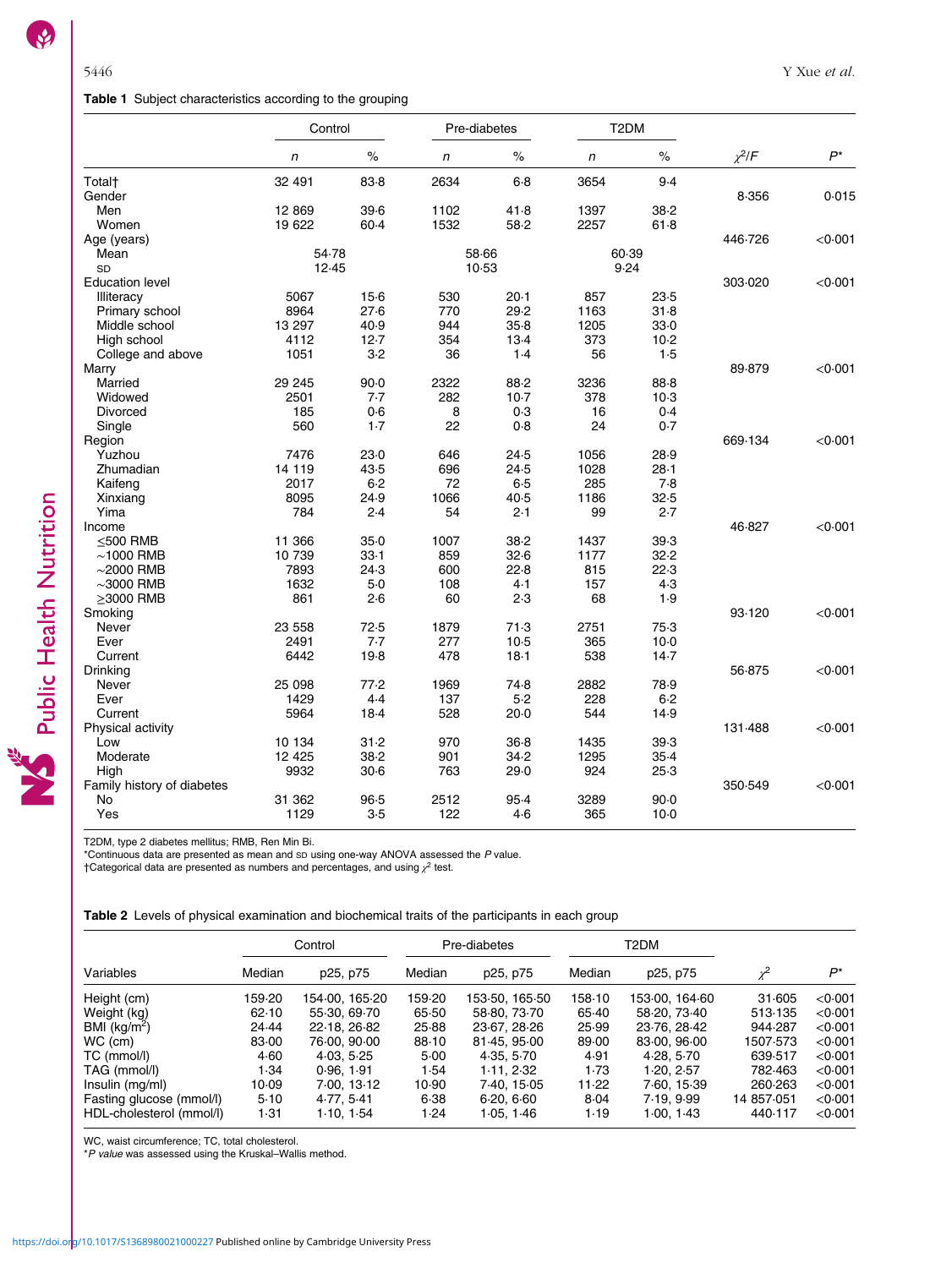#### <span id="page-4-0"></span>Association of dietary patterns and diabetes 5447

#### Table 3 Food consumption in each group

|                   | Control |                |        | Pre-diabetes   |        | T2DM           |            |         |
|-------------------|---------|----------------|--------|----------------|--------|----------------|------------|---------|
| Food groups       | Median  | p25, p75       | Median | p25, p75       | Median | p25, p75       | $\gamma^2$ | P*      |
| Staple food (q/d) | 400.00  | 300.00, 500.00 | 400.00 | 300.00, 500.00 | 400.00 | 300.00, 500.00 | 46.580     | < 0.001 |
| Red meat (q/d)    | 16.67   | 6.67, 42.86    | 14.29  | 6.67, 35.71    | 14.29  | 5.00.35.71     | 49.893     | <0.001  |
| White meat (g/d)  | 6.67    | 1.67.16.67     | 5.00   | 0.82, 14.29    | 5.00   | 0.82, 14.29    | 117.760    | < 0.001 |
| Fish $(g/d)$      | 1.37    | 0.00, 5.00     | 0.82   | 0.00, 3.33     | 0.96   | 0.00.411       | 54.722     | < 0.001 |
| Egg $(g/d)$       | 62.50   | 17.86. 62.50   | 62.50  | 17.86. 62.50   | 62.50  | 17.86, 62.50   | 19.551     | 0.004   |
| Milk (ml/d)       | 0.00    | 0.00, 16.67    | 0.00   | 0.00, 7.33     | 0.00   | 0.00, 17.56    | 21.038     | < 0.001 |
| Fruits (g/d)      | 100.00  | 33.33.200.00   | 85.71  | 28.57, 200.00  | 57.14  | 13.33, 200.00  | 441.666    | < 0.001 |
| Vegetable (g/d)   | 250.00  | 200.00, 500.00 | 250.00 | 150.00, 400.00 | 250.00 | 200.00, 450.00 | 69.205     | < 0.001 |
| Bean (q/d)        | 16.67   | 5.00, 42.86    | 16.67  | 6.67, 42.86    | 16.67  | 6.67, 42.86    | 8.224      | 0.016   |
| Nuts (g/d)        | 6.85    | 0.41.21.43     | 6.85   | 0.00, 21.43    | 6.67   | 0.00, 16.67    | 13.979     | 0.001   |
| Grains (q/d)      | 35.71   | 13.33. 83.33   | 50.00  | 14.29. 100.00  | 35.00  | 8-33, 100-00   | 35.633     | < 0.001 |

\*P value was assessed using the Kruskal–Wallis method.



Fig. 1 The proportion of dietary patterns components' number of each group. Factor 1, 'meat' pattern; factor 2, 'grains-nuts-egg' dietary pattern; factor 3, 'vegetables-staple-fruits' pattern. T2DM, type 2 diabetes mellitus

with insulin  $(r = 0.174, P < 0.001)$ , while 'meat' pattern was also negatively related to the fasting glucose level.

Table [S3](https://doi.org/10.1017/S1368980021000227) presents the food consumption of each group based on the quintiles of different pattern factor scores. Under certain dietary patterns, the consumption of characteristic foods grows as the factor score increases. Take 'meat' pattern for example, the intake of fish, red and white meat advanced as the scores grew.

# Relationship between dietary patterns and pre-diabetes

Table [4](#page-7-0) and Fig. [3](#page-6-0) show the associations between dietary patterns and pre-diabetes. In the crude model, the highest quintile (Q5) of the meat pattern was significantly associated with a reduced risk of pre-diabetes (OR: 0·678, 95 % CI (0·596, 0.771),  $P_{\text{trend}} < 0.001$  as compared with the lowest quintile (Q1). After adjusting for covariates (models 1–3), the 'meat' pattern was not significantly correlated with pre-diabetes. There was no significant correlation between 'grains-nutsegg' dietary pattern and pre-diabetes in both crude and adjusted models. In all models, the highest quintiles of 'vegetables-staple-fruits' pattern were significantly associated with reduced risks of pre-diabetes (OR crude: 0·616, 95 % CI  $(0.540, 0.703), P_{trend} < 0.001$ ;  $(OR model 1: 0.690,$  95 % CI (0.602, 0.791),  $P_{trend} < 0.001$ ); (OR model: 2 0.708, 95 % CI (0.616, 0.813),  $P_{trend} < 0.001$ ); (OR model 3: 0.683, 95 % CI (0.569, 0.820),  $P_{trend} < 0.001$ , respectively). There was a linear relationship for'vegetables-staple-fruits' pattern in pre-diabetes according to the restrictive cubic spline.

# The relationship between dietary patterns and type 2 diabetes mellitus

The OR of T2DM across quintiles of dietary patterns are shown in Table [4](#page-7-0). Before adjustment (crude model), the highest quintile (Q5) of the 'meat' pattern was significantly associated with a reduced risk of T2DM (OR: 0·720, 95 % CI (0.645, 0.804),  $P_{\text{trend}} < 0.001$ ) when compared with the lowest quintile (Q1). After adjusting for covariates (models 1–3), the 'meat' pattern was not significantly correlated with T2DM. Nevertheless, the restrictive cubic spline suggested a risk trend between 'meat' pattern and T2DM after fully adjusted.

The highest quintile of the 'grains-nuts-egg' dietary pattern was not significantly associated with a decreased risk of T2DM (OR: 0.942, 95 % CI (0.846, 1.049),  $P_{\text{trend}} = 0.343$ ); however, there was a significant association in the fully adjusted model (OR: 0·845, 95 % CI (0·747, 0·956),  $P_{\text{trend}} = 0.125$ , and this dose–response relationship was shown to be U-shaped by restrictive cubic spline (Fig. [3](#page-6-0) ).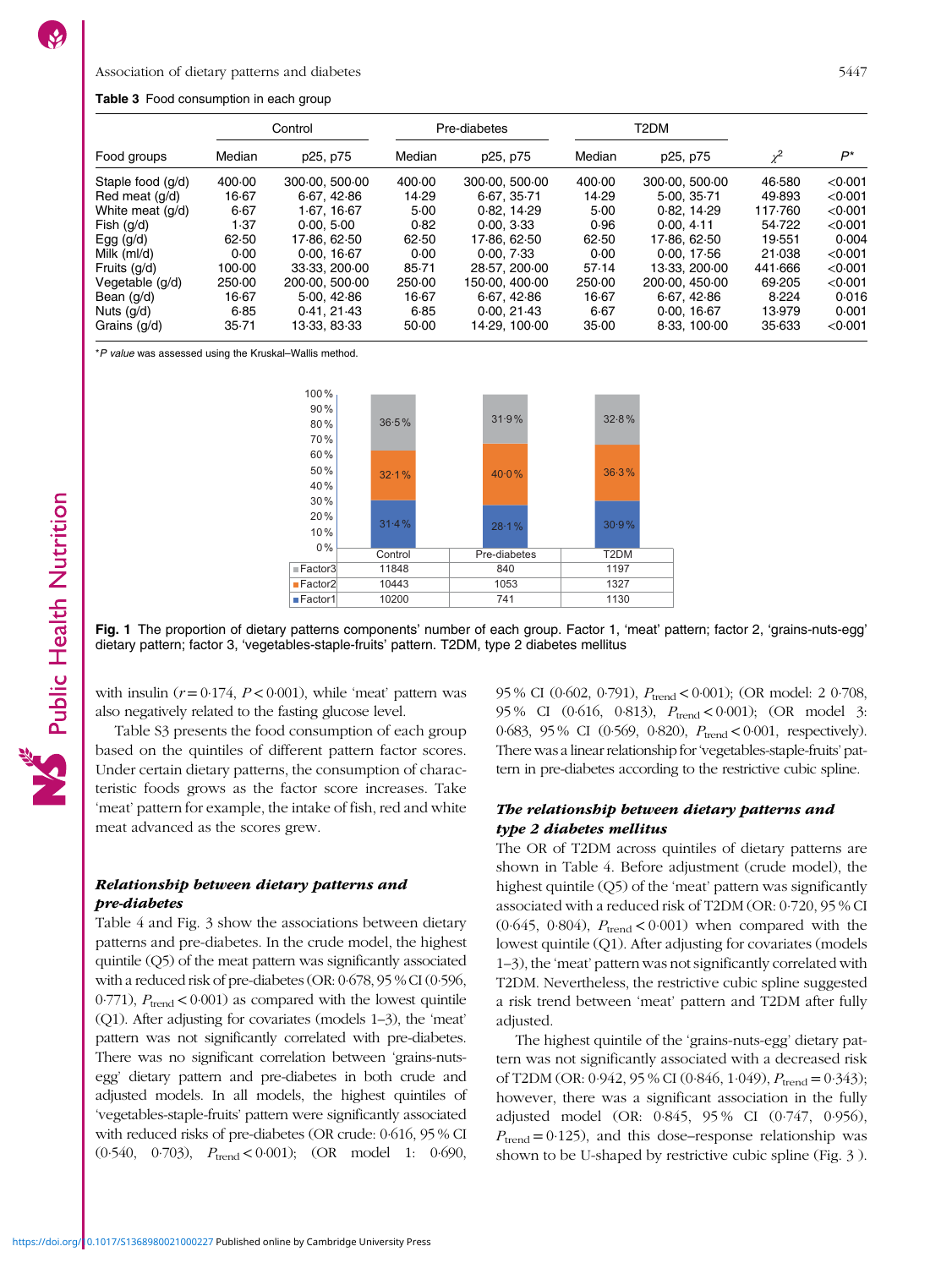<span id="page-5-0"></span>

**Fig. 2** The circus diagram of relationship between dietary patterns and variables. The correlation coefficient is negative between a<br>and a1, a2, b and b1, c and c1, d and d1, e and e1, f and f1, g and g1, g2. The correlat correlation. Ins, Insulin. Glu, fasting glucose

The risk of T2DM decreased gradually as the intake of 'vegetables-staple-fruits' pattern increased. In both unadjusted and adjusted models, the highest quintiles of 'vegetables-staple-fruits' pattern were significantly associated with reduced risks of T2DM (OR unadjusted: 0.634, 95% CI (0.567, 0.708),  $P_{\text{trend}} < 0.001$ ); (OR adjusted: 0.582, 95 % CI (0.497, 0.682),  $P_{\text{trend}} < 0.001$ , respectively). A linear relationship between 'vegetablesstaple-fruits' pattern and T2DM was shown by restrictive cubic spline (Fig. [3](#page-6-0)).

# Discussion

Our study suggested that 'vegetables-staple-fruits' pattern is beneficial for reducing risk of pre-diabetes or T2DM, which is consistent with the results of previous studies<sup> $(23-26)$  $(23-26)$  $(23-26)$  $(23-26)$  $(23-26)$ </sup>. Plant-based dietary patterns, which are rich in fruits, vegetables and whole grains, play a pivotal role in preventing various chronic diseases. A research reported that nonvegetarians were 74 % more likely to develop diabetes than vegetarians over 17 years of follow-up (via a 17-year period-study)<sup>([27](#page-9-0))</sup>. Plant-based diet may help prevent and treat diabetes, possibly by improving insulin sensitivity and ameliorating insulin resistance<sup> $(28)$  $(28)$  $(28)$ </sup>. Reports show that fruits, vegetables and whole grains may improve glycaemic control and reduce carbohydrate production and the risk of diabetes due to their low energy density, low glycaemic load, high fibre and antioxidant content<sup>([25](#page-9-0),[29\)](#page-9-0)</sup>. Similarly, vegetarian and vegan diets have also been shown to improve plasma lipid concentrations and reverse athero-sclerosis progression<sup>[\(24\)](#page-9-0)</sup>. What is more? Vegetarian diet seems to be more effective in controlling glycaemia and plasma lipid concentrations<sup> $(30)$  $(30)$ </sup>. In fact, the dietary pattern of high fruits and vegetables is indeed beneficial for the prevention of  $T2DM^{(31)}$  $T2DM^{(31)}$  $T2DM^{(31)}$ .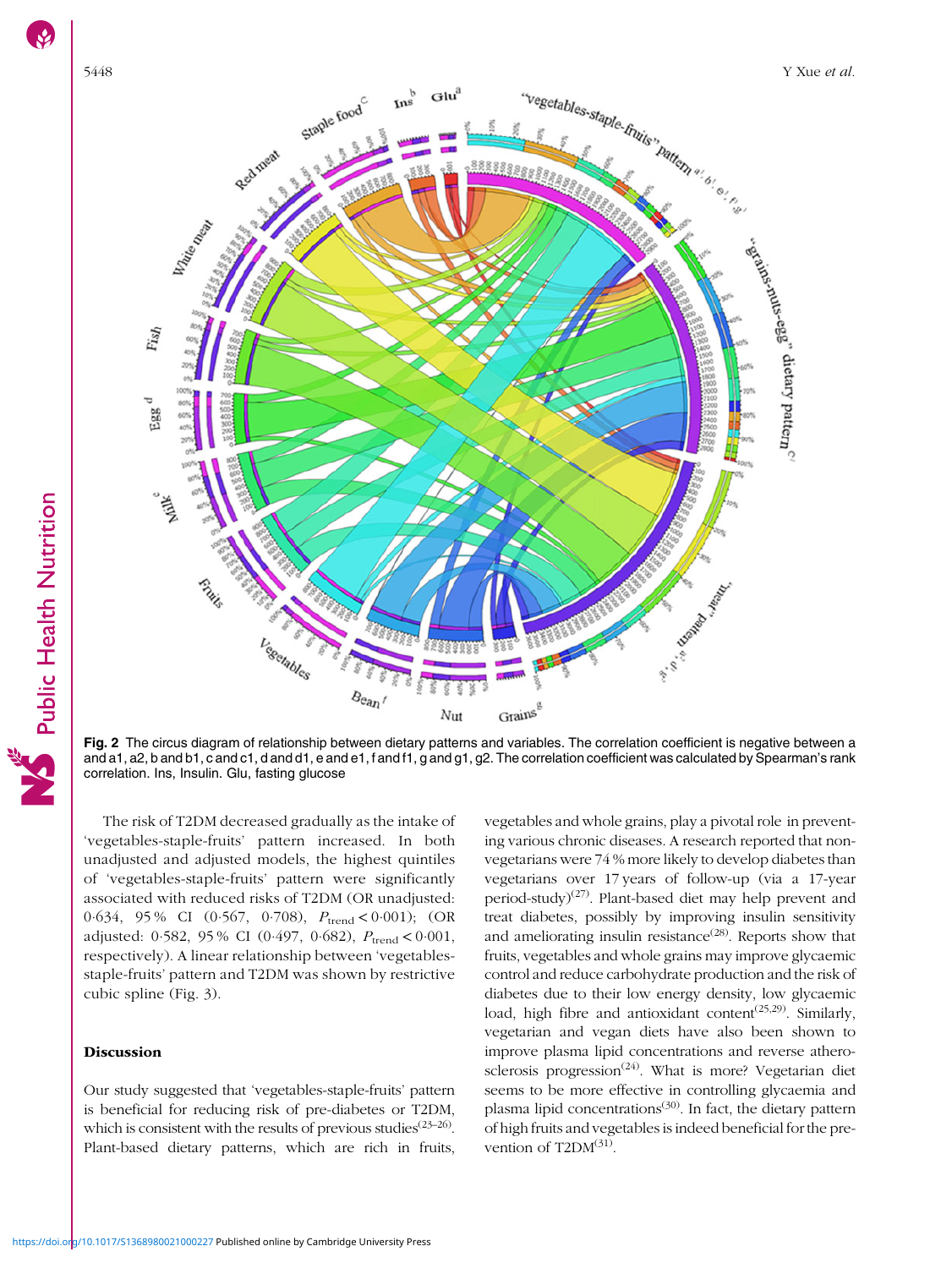<span id="page-6-0"></span>

Fig. 3 Dose–response relationships between continuous factor score with T2DM and pre-diabetes. Fully adjusted model was adjusted for age, region, gender, education level, marital status, per capita monthly income, BMI, smoking, alcohol drinking, physical activity, family history of diabetes and energy. Factor 1, 'meat' pattern; factor 2, 'grains-nuts-egg' dietary pattern; factor 3, 'vegetablesstaple-fruits' pattern

On the contrary, evidences have linked red meat intake to an increased risk of CAD, cancer and T2DM<sup>([32](#page-9-0))</sup>. which is in consistent with our results. After adjusting for covariates, the 'meat' pattern was not significantly correlated with prediabetes, whereas there was a risk trend between 'meat' pattern and T2DM. High consumption of meat, especially for red meat which contains high amounts of saturated fat and cholesterol, was associated with an increased risk of obesity, an important risk factor for  $T2DM^{(33)}$  $T2DM^{(33)}$  $T2DM^{(33)}$ . Meanwhile, higher intakes of red meat may result in more absorption of haem iron<sup> $(34)$  $(34)$ </sup>. Previous studies have also demonstrated that body iron overload may induce insulin resistance and increase the risk of  $T2DM^{(35)}$  $T2DM^{(35)}$  $T2DM^{(35)}$ . Worsely, advanced glycation of high-fat products and meats can enhance oxidative stress and inflammation, which in turn accelerates insulin resistance and increases the risk of  $T2DM^{(36)}$  $T2DM^{(36)}$  $T2DM^{(36)}$ .

The 'grains-nuts-egg' dietary pattern, characterised by high consumption of grains, nuts, egg, beans and milk, reduced the risk of T2DM. However, no such correlation was seen with pre-diabetes. A recent report by Song et al. has shown that higher consumption of dairy products $(37,38)$ and nuts<sup>[\(39\)](#page-9-0)</sup> was associated with a reduced risk of  $T2DM<sup>(40)</sup>$  $T2DM<sup>(40)</sup>$  $T2DM<sup>(40)</sup>$ . In addition, a dose–response meta-analysis of prospective cohort studies revealed an inverse correlation between dairy foods, particularly yogurt, with T2DM<sup>[\(37](#page-9-0))</sup>. Some investi- $gators<sup>(41)</sup>$  $gators<sup>(41)</sup>$  $gators<sup>(41)</sup>$  stressed that whole-fat dairy could be detrimental, for that an inverse association between diary food and T2DM was seen most frequently in higher yogurt and lowfat milk intake rather than high-fat milk or other dairy products such as cheeses<sup>[\(37,42](#page-9-0))</sup>. Our study failed to establish a similar inverse correlation with pre-diabetes since our dairy food consumption category referred to all kinds of dairy foods.

The present study holds several strengths. First, to our knowledge, this is the first study to focus on the relationship between dietary patterns and both risks of pre-diabetes and T2DM among the rural adults in China. Our findings provided valuable information for the primary prevention of T2DM, as well as pre-diabetes, through dietary modifications to the rural Chinese population. Second, this survey is a large-scaled cross-sectional study of its kind in rural China. Third, in our analyses, we have also adjusted for some known and proposed potential confounders in the statistical model. However, some potential limitations still warrant a mention. First, based on the cross-sectional design, we cannot evaluate the causal associations between dietary patterns and the risk of pre-diabetes and T2DM. However, the cross-sectional research reflects the individual exposure and outcome at the time of the investigation, which helps to indicate the risk factors of the disease. Second, the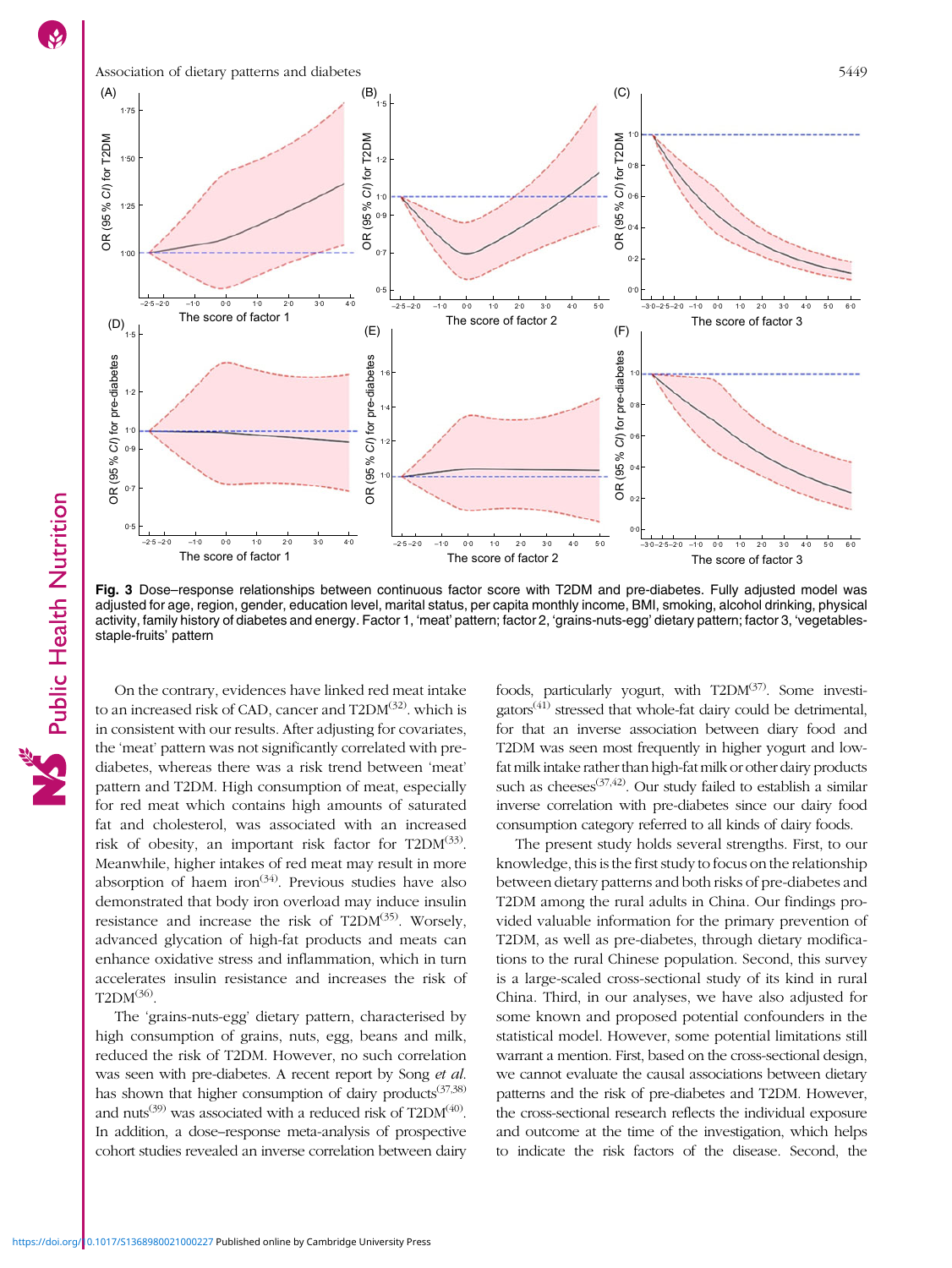

#### Table 4. OR (95 % CI) for pre-diabetes and T2DM according factor scores to by dietary pattern

|              | Dietary patterns   |            |              |              | Crude*       |              | Model 1+     |              | Model 2 <sup>±</sup> |              | Model 3§ |
|--------------|--------------------|------------|--------------|--------------|--------------|--------------|--------------|--------------|----------------------|--------------|----------|
| Groups       |                    | $\sqrt{n}$ | OR           | 95 % CI      | OR           | 95 % CI      | OR           | 95 % CI      | OR                   | 95 % CI      |          |
| Pre-diabetes | Factor 1           |            |              |              |              |              |              |              |                      |              |          |
|              | Q1                 | 599<br>579 | $\mathbf{1}$ | ref.         | $\mathbf{1}$ | ref.         | $\mathbf{1}$ | ref.         | $\mathbf{1}$         | ref.         |          |
|              | Q2                 |            | 0.943        | 0.835, 1.065 | 1.061        | 0.938, 1.200 | 1.048        | 0.925, 1.187 | 1.047                | 0.924, 1.186 |          |
|              | Q <sub>3</sub>     | 533        | 0.848        | 0.750, 0.959 | 1.029        | 0.908, 1.167 | 1.007        | 0.886, 1.144 | 1.005                | 0.884, 1.141 |          |
|              | Q4                 | 492        | 0.787        | 0.695, 0.892 | 1.025        | 0.901, 1.168 | 1.005        | 0.881, 1.146 | 0.999                | 0.875, 1.141 |          |
|              | $\overline{Q5}$    | 431        | 0.678        | 0.596, 0.771 | 0.971        | 0.845, 1.115 | 0.930        | 0.808, 1.070 | 0.919                | 0.794, 1.063 |          |
|              | $P_{\text{trend}}$ |            | < 0.001      |              | 0.796        |              | 0.384        |              | 0.820                |              |          |
|              | Factor 2           |            |              |              |              |              |              |              |                      |              |          |
|              | Q1                 | 484        | $\mathbf{1}$ | ref.         |              | ref.         | 1            | ref.         | $\mathbf{1}$         | ref.         |          |
|              | Q2                 | 510        | 1.049        | 0.921, 1.194 | 0.977        | 0.857, 1.114 | 0.991        | 0.868, 1.131 | 0.991                | 0.869, 1.131 |          |
|              | Q <sub>3</sub>     | 540        | 1.120        | 0.985, 1.274 | 0.993        | 0.871, 1.133 | 1.013        | 0.887, 1.157 | 1.011                | 0.885, 1.155 |          |
|              | Q <sub>4</sub>     | 574        | 1.188        | 1.046, 1.349 | 1.017        | 0.891, 1.161 | 1.054        | 0.922, 1.205 | 1.048                | 0.916, 1.200 |          |
|              | Q <sub>5</sub>     | 526        | 1.090        | 0.957, 1.242 | 0.896        | 0.780, 1.028 | 0.947        | 0.824, 1.089 | 0.936                | 0.809, 1.082 |          |
|              |                    |            | 0.043        |              |              |              | 0.411        |              | 0.885                |              |          |
|              | $P_{\rm trend}$    |            |              |              | 0.078        |              |              |              |                      |              |          |
|              | Factor 3           | 604        |              |              |              |              | 1            |              | $\mathbf{1}$         |              |          |
|              | Q1                 |            | $\mathbf{1}$ | ref.         | $\mathbf{1}$ | ref.         |              | ref.         |                      | ref.         |          |
|              | Q2                 | 627        | 1.029        | 0.915, 1.157 | 1.073        | 0.953, 1.208 | 1.072        | 0.951, 1.209 | 1.061                | 0.937, 1.202 |          |
|              | Q <sub>3</sub>     | 494        | 0.790        | 0.698, 0.895 | 0.859        | 0.757, 0.975 | 0.847        | 0.745, 0.963 | 0.833                | 0.725, 0.957 |          |
|              | Q <sub>4</sub>     | 510        | 0.810        | 0.716, 0.917 | 0.893        | 0.787, 1.014 | 0.898        | 0.790, 1.022 | 0878                 | 0.757, 1.019 |          |
|              | Q <sub>5</sub>     | 399        | 0.616        | 0.540, 0.703 | 0.690        | 0.602, 0.791 | 0.708        | 0.616, 0.813 | 0.683                | 0.569, 0.820 |          |
|              | $P_{\text{trend}}$ |            | < 0.001      |              | < 0.001      |              | < 0.001      |              | < 0.001              |              |          |
| T2DM         | Factor 1**         |            |              |              |              |              |              |              |                      |              |          |
|              | Q1                 | 806        | 1.           | ref.         | $\mathbf{1}$ | ref.         | 1            | ref.         | $\mathbf{1}$         | ref.         |          |
|              | Q2                 | 824        | 0.965        | 0.868, 1.072 | 1.076        | 0.966, 1.197 | 1.053        | 0.943, 1.175 | 1.049                | 0.940, 1.171 |          |
|              | Q <sub>3</sub>     | 720        | 0.841        | 0.755, 0.936 | 1.035        | 0.927, 1.156 | 1.004        | 0.896, 1.124 | 0.988                | 0.883, 1.107 |          |
|              | Q <sub>4</sub>     | 681        | 0.805        | 0.722, 0.897 | 1.094        | 0.978, 1.225 | 1.079        | 0.962, 1.211 | 1.039                | 0.925, 1.167 |          |
|              | Q <sub>5</sub>     | 623        | 0.720        | 0.645, 0.804 | 1.111        | 0.987, 1.251 | 1.094        | 0.968, 1.235 | 1.008                | 0.888, 1.144 |          |
|              | $P_{\text{trend}}$ |            | < 0.001      |              | 0.068        |              | 0.123        |              | 0.103                |              |          |
|              | Factor 2++         |            |              |              |              |              |              |              |                      |              |          |
|              | Q1                 | 795        | $\mathbf{1}$ | ref.         | $\mathbf{1}$ | ref.         | 1            | ref.         | 1                    | ref.         |          |
|              | Q2                 | 705        | 0.883        | 0.793, 0.984 | 0.848        | 0.761, 0.946 | 0.875        | 0.783, 0.978 | 0.877                | 0.781, 0.976 |          |
|              | Q <sub>3</sub>     | 700        | 0.882,       | 0.792, 0.983 | 0.837        | 0.749, 0.936 | 0.859        | 0.766, 0.962 | 0.843                | 0.752, 0.945 |          |
|              | Q4                 | 705        | 0.886        | 0.795, 0.987 | 0.835        | 0.745, 0.935 | 0.871        | 0.775, 0.977 | 0.835                | 0.743, 0.939 |          |
|              | Q <sub>5</sub>     | 749        | 0.942        | 0.846, 1.049 | 0.872        | 0.778, 0.979 | 0.919        | 0.817, 1.034 | 0.845                | 0.747, 0.956 |          |
|              | $P_{\text{trend}}$ |            | 0.343        |              | 0.009        |              | 0.117        |              | 0.125                |              |          |
|              | Factor 3‡‡         |            |              |              |              |              |              |              |                      |              |          |
|              | Q1                 | 862        | 1.           | ref.         |              | ref.         | 1            | ref.         | $\mathbf{1}$         | ref.         |          |
|              | Q2                 | 810        | 0.920        | 0.830, 1.019 | 0.954        | 0.860, 1.059 | 0.966        | 0.868, 1.075 | 0.904                | 0.809, 1.009 |          |
|              | Q <sub>3</sub>     | 740        | 0.819        | 0.737, 0.909 | 0.870        | 0.781, 0.968 | 0.884        | 0.792, 0.987 | 0.794                | 0.704, 0.894 |          |
|              | Q4                 | 652        | 0.719        | 0.645, 0.801 | 0.772        | 0.690, 0.862 | 0.793        | 0.707, 0.889 | 0.682                | 0.598, 0.777 |          |
|              | Q <sub>5</sub>     | 590        | 0.634        | 0.567, 0.708 | 0.698        | 0.622, 0.784 | 0.742        | 0.659, 0.835 | 0.582                | 0.497, 0.682 |          |
|              | $P_{\text{trend}}$ |            | < 0.001      |              | < 0.001      |              | < 0.001      |              | < 0.001              |              |          |

T2DM, type 2 diabetes mellitus.

\*Crude: unadjusted.

<https://doi.org/10.1017/S1368980021000227>Published online by Cambridge University Press

<span id="page-7-0"></span>https://doi.ol<mark>t</mark>/10.1017/S1368980021000227 Published online by Cambridge University Press

†Model 1: adjusted for age, region, gender, education level, marital status and per capita monthly income.

‡Model 2: further adjusted for BMI, smoking, alcohol drinking, physical activity and family history of diabetes based on model 1. §Model 3: further adjusted for energy based on model 2.

‖Factor scores were divided into quartiles.

¶For the quintiles of each dietary pattern, the first quintile (Q1) was considered as the reference group.

\*\*Factor 1, 'meat' pattern.

††Factor 2, 'grains-nuts-egg' dietary pattern.

‡‡Factor 3, 'vegetables-staple-fruits' pattern.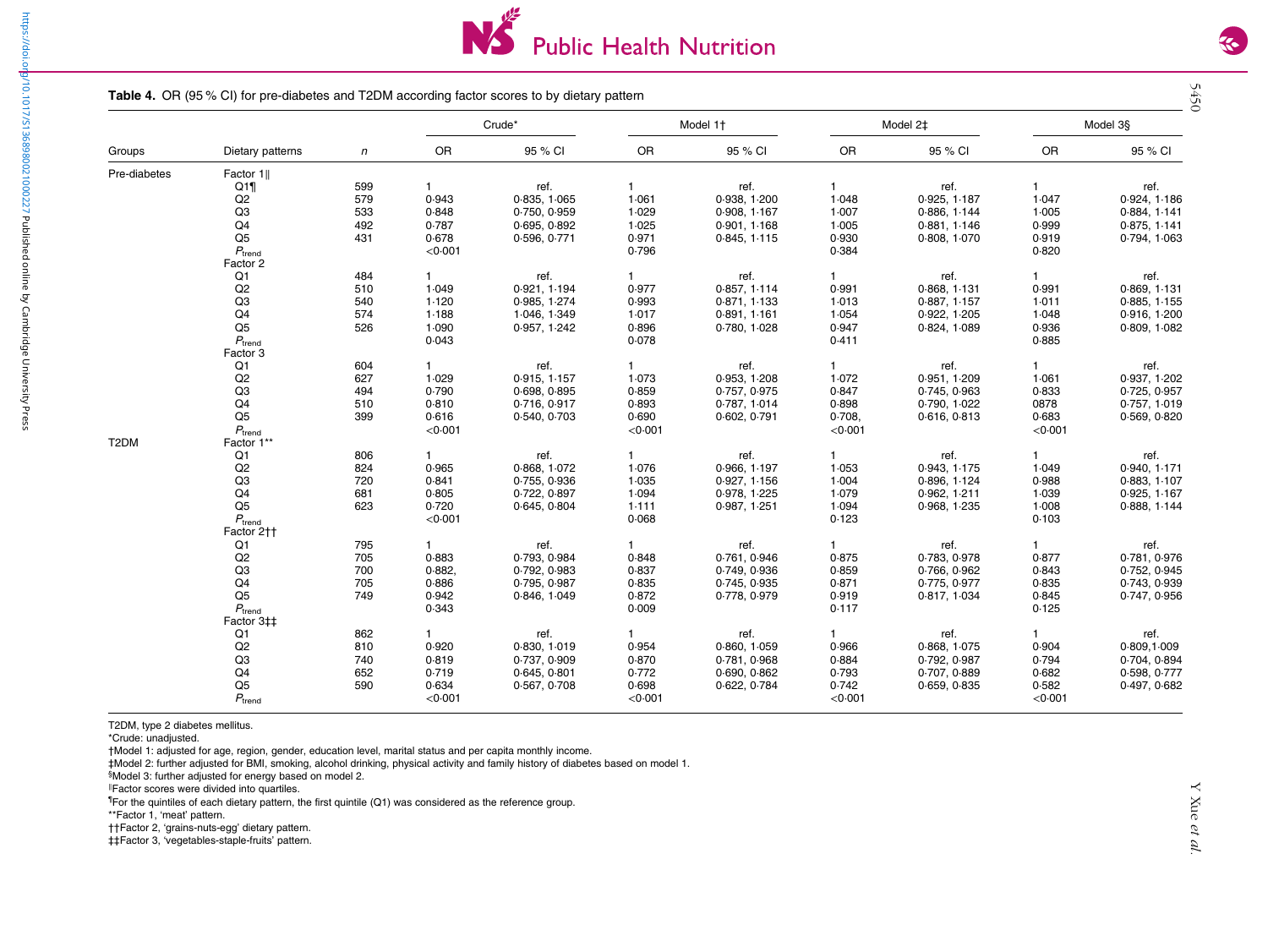# <span id="page-8-0"></span>Association of dietary patterns and diabetes 5451

definition of T2DM based on FPG and HbA1C was flawed. Thus, additional diagnostic tests were needed in future research. Third, factor analysis, which was used for data reduction, has limitations. The definition of the dietary patterns, including determination on number of factors, the type of rotation, as well as the interpretation and naming of the factors, involves subjective decisions (may not be so objective) $(31)$  $(31)$  $(31)$ . We used rotation in the analysis to make the extracted factors more explanatory. Fourth, we had no further calculation of nutrients, since FFQ was collected according to food group. For further researches, we will evaluate the reliability and validity of the amounts of nutrients obtained through FFQ by calculating the nutrient weighting coefficients for each food group based on data from the 3-d 24 h-dietary review of a small sample. Fifth, Differences between the group with normal glucose metabolism and the group with diabetes may reflect changes in diet as a result of the diabetes diagnosis. We lack the investigation of newly diagnosed diabetes; nevertheless, we investigated the diet of patients with pre-diabetes, which provides a reference for the prevention of diabetes on dietary precautions.

# **Conclusions**

The 'vegetables-staple-fruits' pattern is beneficial for reducing risk of pre-diabetes or T2DM. People with pre-diabetes should consume more fruits and vegetables instead of meat or eggs/milks. Although a higher consumption of 'grains-nuts-egg' dietary patterns may be associated with a reduced risk of T2DM, excessive intakes should be avoided. This study may provide a reference for the prevention of diabetes on dietary precautions.

# Acknowledgements

Acknowledgements: We are grateful to the villagers who took part in this study, the research team and hospital staff for their cooperation and assistance. Financial support: This work was supported by the National Key Research and Development Programme Precision Medicine Initiative of China, grant number: 2016YFC0900803; National Natural Science Foundation of China, grant numbers: 81872626 and 82003454; Chinese Nutrition Society – Bright Moon Seaweed Group Nutrition and Health Research Fund, grant number: CNS-BMSG2020A63; Chinese Nutrition Society – Zhendong National Physical Fitness and Health Research Fund, grant number: CNS-ZD2019066. Conflict of interest: The authors declare no conflicts of interest. Authorship: Conceptualisation, W.-J.L. and C.-J.W.; methodology, Y.X.; investigation, C.L., B.-Y.W., D.-D.Z. and Y.W.; data curation, Z.-X.M. and S.-C.Y.; writing-original draft preparation, Y.X.; writingreview & editing, X.L. Ethics of human subject participation: This study was conducted according to the guidelines laid down in the Declaration of Helsinki, and all procedures

involving human subjects/patients were approved by the Ethics Committee of Zhengzhou University. Ethic approval code: (2015) MEC (S128). Written informed consent was obtained from all subjects/patients.

### Supplementary material

For supplementary material accompanying this paper visit <https://doi.org/10.1017/S1368980021000227>

# References

- 1. Shaw JE, Sicree RA & Zimmet PZ (2010) Global estimates of the prevalence of diabetes for 2010 and 2030. Diabetes Res Clin Pract 87, 4–14.
- 2. Whiting DR, Guariguata L, Weil C et al. (2011) IDF diabetes atlas: global estimates of the prevalence of diabetes for 2011 and 2030. Diabetes Res Clin Pract 94, 311–321.
- 3. Ogurtsova K, da Rocha Fernandes JD, Huang Y et al. (2017) IDF diabetes atlas: global estimates for the prevalence of diabetes for 2015 and 2040. Diabetes Res Clin Pract 128, 40-50.
- 4. Guariguata L, Whiting DR, Hambleton I et al. (2014) Global estimates of diabetes prevalence for 2013 and projections for 2035. Diabetes Res Clin Pract 103, 137-149.
- 5. Cho NH, Shaw JE, Karuranga S et al. (2018) IDF diabetes atlas: global estimates of diabetes prevalence for 2017 and projections for 2045. Diabetes Res Clin Pract 138, 271–281.
- 6. Xu Y, Wang L, He J et al. (2013) Prevalence and control of diabetes in Chinese adults. JAMA 310, 948-959.
- 7. Bragg F, Holmes MV, Iona A et al. (2017) Association between diabetes and cause-specific mortality in rural and urban areas of China. *JAMA* 317, 280-289.
- 8. Studart EPM, Arruda SPM, Sampaio HAD et al. (2018) Dietary patterns and glycemic indexes in type 2 diabetes patients. Rev Nutr 31, 1–12.
- 9. Frank LK, Kroger J, Schulze MB et al. (2014) Dietary patterns in urban Ghana and risk of type 2 diabetes. Br J Nutr 112, 89-98.
- 10. Colles SL, Singh S, Kohli C et al. (2013) Dietary beliefs and eating patterns influence metabolic health in type 2 diabetes: a clinic-based study in urban North India. Indian J Endocrinol Metab 17, 1066–1072.
- 11. Cai JX, Zhang Y, Nuli R et al. (2019) Interaction between dietary patterns and TCF7L2 polymorphisms on type 2 diabetes mellitus among Uyghur adults in Xinjiang Province, China. Diabetes Metab Syndr 12, 239–255.
- 12. Mak J, Pham N, Lee A et al. (2018) Dietary patterns during pregnancy and risk of gestational diabetes: a prospective cohort study in Western China. Nutr  $J$  17, 108.
- 13. Shu L, Shen XM, Li C et al. (2017) Dietary patterns are associated with type 2 diabetes mellitus among middle-aged adults in Zhejiang Province, China.  $Nutr J$  16, 81.
- 14. Shi ZM, Zhen SQ, Zimmet PZ et al. (2016) Association of impaired fasting glucose, diabetes and dietary patterns with mortality: a 10-year follow-up cohort in Eastern China. Acta Diabetologica 53, 799-806.
- 15. de Castro MBT, Sichieri R, Brito FDB et al. (2014) Mixed dietary pattern is associated with a slower decline of body weight change during postpartum in a cohort of Brazilian women. Nutr Hosp 29, 519-525.
- 16. Tuso P (2014) Prediabetes and lifestyle modification: time to prevent a preventable disease. Perm J 18, 88-93.
- 17. Liu X, Mao Z, Li Y et al. (2019) The Henan rural cohort: a prospective study of chronic non-communicable diseases. Int J Epidemiol 78, 1756–1756j.
- 18. Liu XT, Yu SC, Mao ZX et al. (2018) Dyslipidemia prevalence, awareness, treatment, control, and risk factors in